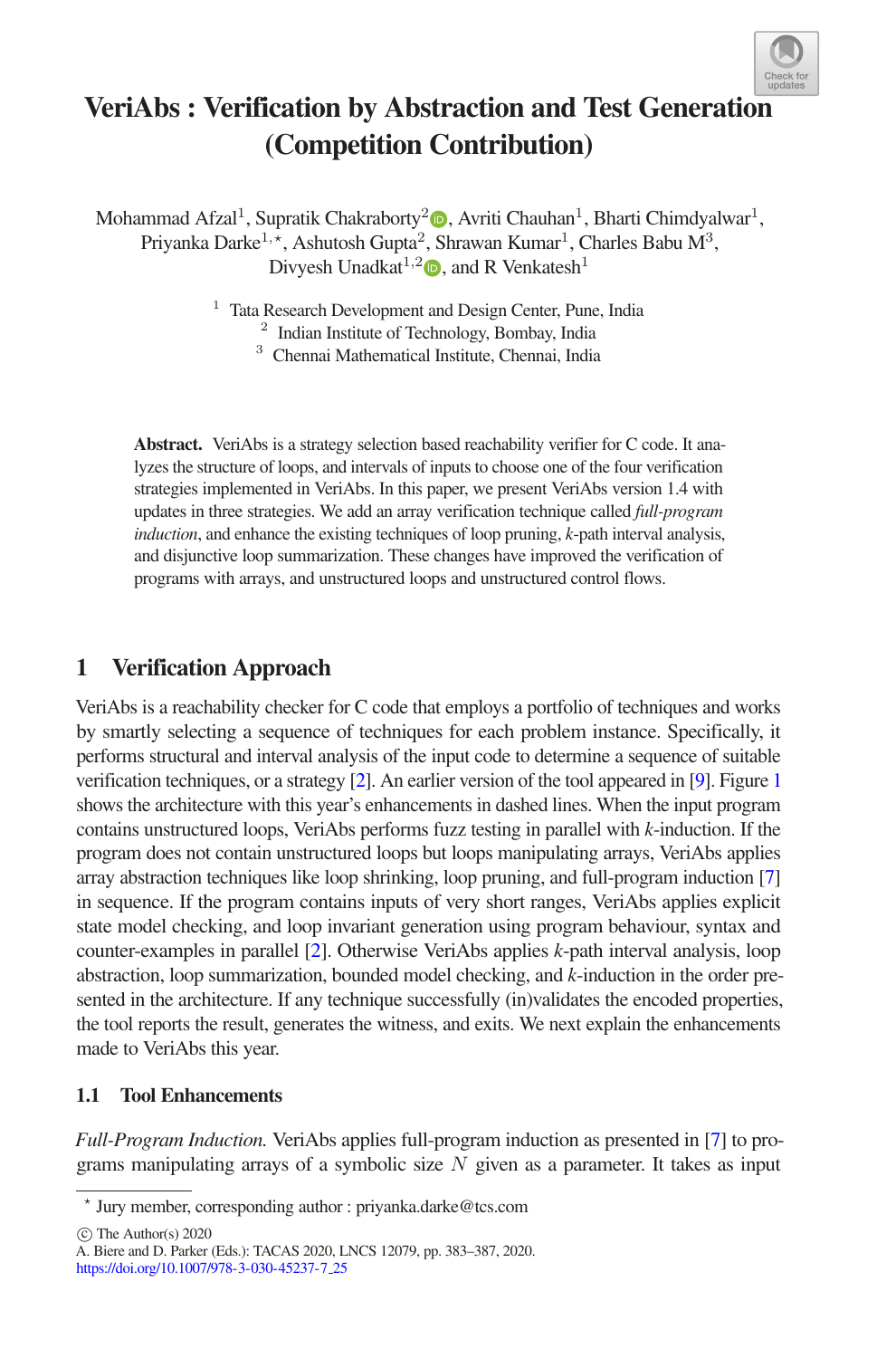

<span id="page-1-0"></span>Fig. 1. Architecture Diagram

a parameterized program represented by  $P_N$ , annotated with parameterized pre- and postconditions represented by  $\varphi(N)$  and  $\psi(N)$  respectively and checks the validity of the Hoare triple  $\{\varphi(N)\}P_N \{\psi(N)\}\$  for all values of  $N (> 0)$ . We summarize the technique in [\[7\]](#page-3-2) here.

In the base case, it verifies that the given Hoare triple holds for a fixed number of values of N (say for  $N = 1$ ). If the check fails, a property violation is reported. It then hypothesizes that the Hoare triple  $\{\varphi(N-1)\}\mathsf{P}_{N-1}\{\psi(N-1)\}\$  holds for  $N>1$ , where  $\mathsf{P}_{N-1}$  is the program with parameter  $N - 1$ . In the induction step, the technique synthesizes a code fragment  $\partial P_N$ , called the *difference program*, such that  $\{\varphi(N)\}\ P_N \{\psi(N)\}\$ is valid iff  $\{\varphi(N)\}P_{N-1}$ ;∂P<sub>N</sub>  $\{\psi(N)\}\$ is valid. The *difference program* is the computation to be performed after the program  $P_{N-1}$  has executed to get the same state as  $P_N$ . It then computes a formula  $\partial \varphi(N)$ , called the *difference pre-condition*, such that  $\varphi(N)$  is implied by the conjunction of  $\varphi(N-1)$  and  $\partial \varphi(N)$ , and that  $\partial \varphi(N)$  continues to hold after the execution of P<sub>N−1</sub>. The induction step now needs to prove the validity of  $\{\psi(N-1)\wedge\partial\varphi(N)\}\partial P_N$   $\{\psi(N)\}.$ It uses weakest pre-condition computation to infer formulas  $pre(N)$  over the variables and arrays whose values were computed by  $P_{N-1}$  and subsequently read in  $\partial P_N$ . Base case is checked for  $pre(N)$  and it is subsequently used to strengthen the pre- and post-conditions in the inductive step. The technique, thus, inducts over the entire program via the parameter N, in place of inducting over individual loops by using specialized predicates as in [\[6\]](#page-3-3). Full-program induction does not rely on inductive invariants for each loop in the program.

```
1 b=0, d=0, c=30;2 a = \star;
3 if (a == 10)
4 c = 30; //Path P1
5 else if (a < 10)<br>6 b = 3; //Pa
6 b = 3; //Path P27 else if (a > 10)
8 d = 31; //Path P39 if (c==30 \& k a==10)<br>10 d = 31:
       d = 31;11 if(a >= 10)
12 assert (d == 31);
```
*k-Path Interval Analysis.* VeriAbs implements a *k*-path interval analysis which is an extension of the standard nonrelational interval domain [\[2\]](#page-3-0). It maintains the path-wise data ranges of variables along a configurable *k* number of paths at each program point, thus matching the precision of relational domains. When the number of paths at the join point exceeds *k*, a subset of paths are merged to maintain *k* paths at the join point. In previous versions, arbitrary subsets of paths were merged. For SV-COMP 2020, the join operation identifies variables of interest (VOIs) with respect to the given property to decide which paths to merge such that VOIs can retain precise values.

<span id="page-1-1"></span>Fig. 2. Example

Consider the example shown in Figure [2](#page-1-1) with a valid property at line 12 to be analyzed with  $k=2$  and the VOI d. It can be seen that three paths  $-P1$ , P2 and P3 join at line number 9. The enhanced join operation merges paths P1 and P2 so that the resultant paths are as follows: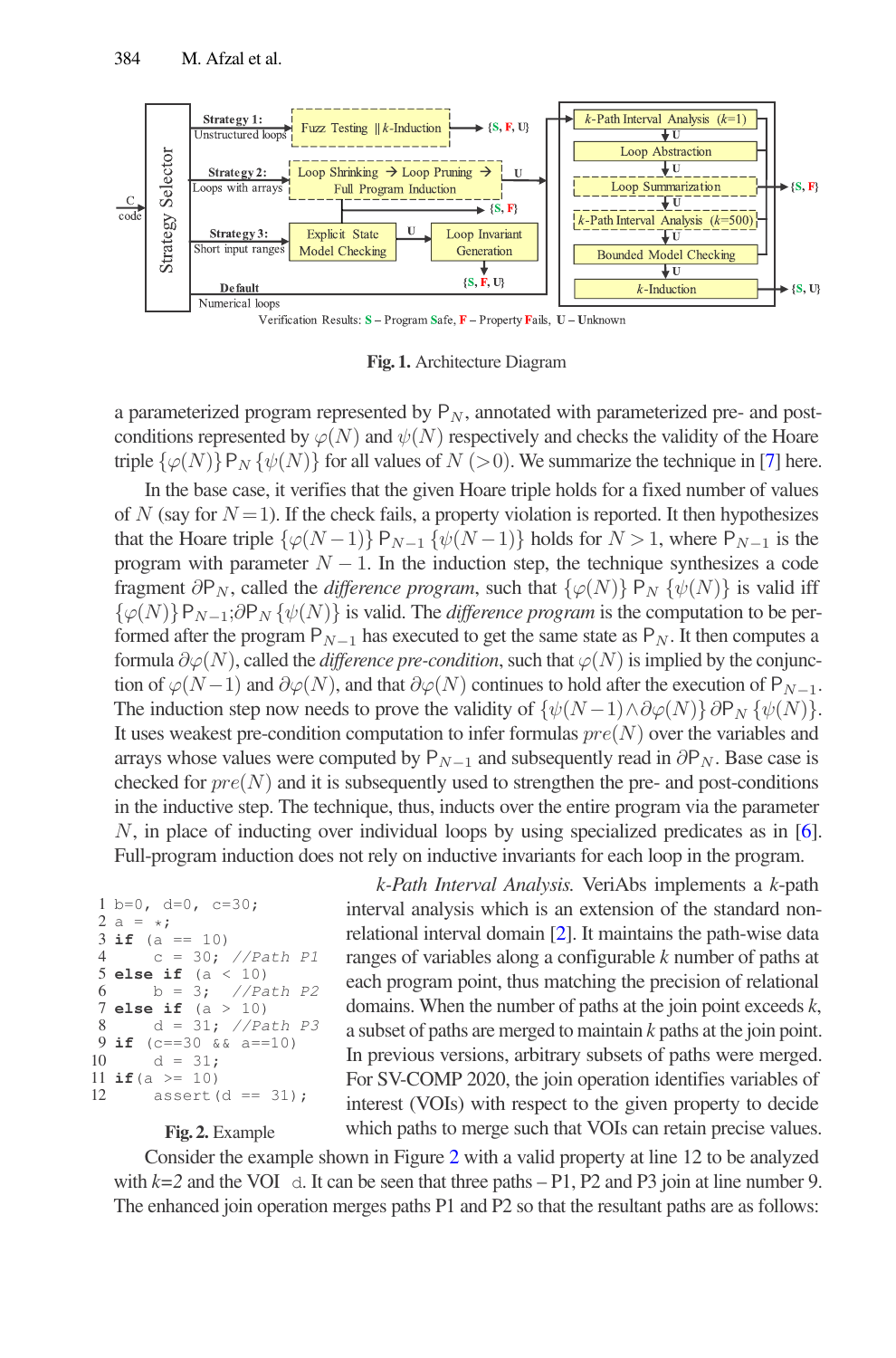```
P1+P2: {a=[MIN,10]}, b=[0,3], c=30, d=0,
P3: {a =[11,MAX], b=0, c=30, d=31}.
```
This information at the join point helps validate the property. Earlier, the join operation could merge the path P3 with P1 or P2, leading to an imprecise interval  $-[0,31]$  of d at the join point, resulting in spurious property violation. Our implementation considers variables used in the encoded property as the VOIs.

*Loop Pruning* is an array abstraction technique that defines a set of criteria (and a resulting set of program transformation rules) which if satisfied by loops processing arrays, it is sufficient to analyze the first few elements instead of the entire array [\[14\]](#page-4-0). In this version, pruning has been extended to programs containing nested loops and multidimensional arrays. By structural analysis, we identify if elements of the multidimensional array are processed *uniformly* in loops. If yes, we compute reduced dimensions of the array (for example,  $a[m]$ [m] may be reduced to  $a[4][4]$ ). We have also refined the pruning criteria to improve its applicability over multidimensional and dynamically allocated arrays, 56 additional SV-COMP'20 ReachSafety benchmarks are solved by the current implementation of array pruning as compared to the previous version.

*Disjunctive Loop Summarization.* VeriAbs analyses interleavings of unique paths within a loop to produce its disjunctive summary to find errors and proofs [\[2\]](#page-3-0). In the current version, VeriAbs extends this technique in the following situations: (a) while it earlier restricted affine transformations to identity matrices, we now allow diagonal matrices with finite monoid [\[4\]](#page-3-4); (b) we use the approach of generating *flattenings* as shown in [\[4\]](#page-3-4) for loops which are *flattable*; (c) we use VeriAbs' general philosophy of deriving over-approximate summaries using the techniques in [\[12\]](#page-4-1), when precise disjunctive summary is not derivable.

#### 2 Software Architecture

VeriAbs is primarily developed in Java and Perl. It implements all program analyses (except full-program induction) and program transformers in Prism [\[13\]](#page-4-2), the TCS Research program analysis framework. It transforms programs processing multidimensional or dynamically allocated arrays in loops to equivalent programs with symbolically sized 1D arrays. This transformed program is consumed by VAJRA v1.0 [\[7\]](#page-3-2), the tool that implements full-program induction. VAJRA uses LLVM v6.0.0 [\[15\]](#page-4-3) compiler infrastructure for program transformations and Z3 SMT solver v4.8.7 [\[10\]](#page-3-5) for checking the validity of Hoare triples and for computing weakest pre-conditions. For BMC VeriAbs uses the C Bounded Model Checker (CBMC) v5.10 [\[8\]](#page-3-6) with the Glucose Syrup SAT solver v4.0 [\[3\]](#page-3-7). For fuzz testing we enhance American Fuzzy Lop [\[16\]](#page-4-4) to allow test case mutation within valid data ranges generated by *k*-path interval analysis for better path coverage. VeriAbs uses *k*-induction with continuously refined invariants as implemented in CPAchecker v1.8 [\[5\]](#page-3-8) for an improved precision over our existing light weight implementation of *k*-induction.

In this version, we additionally derive disjunctive invariants for correctness witnesses using abstract acceleration and abstract interpretation, and add them to the control flow automaton generated by CPAchecker. If all implemented techniques fail, we use techniques implemented in Ultimate Automizer v3204b741 [\[11\]](#page-4-5) to generate correctness witnesses.

#### 3 Strengths and Weaknesses

The main strengths of VeriAbs are (1) strategy selection that correlates strengths of verification techniques and input code properties, and (2) a portfolio of sound techniques. Weaknesses: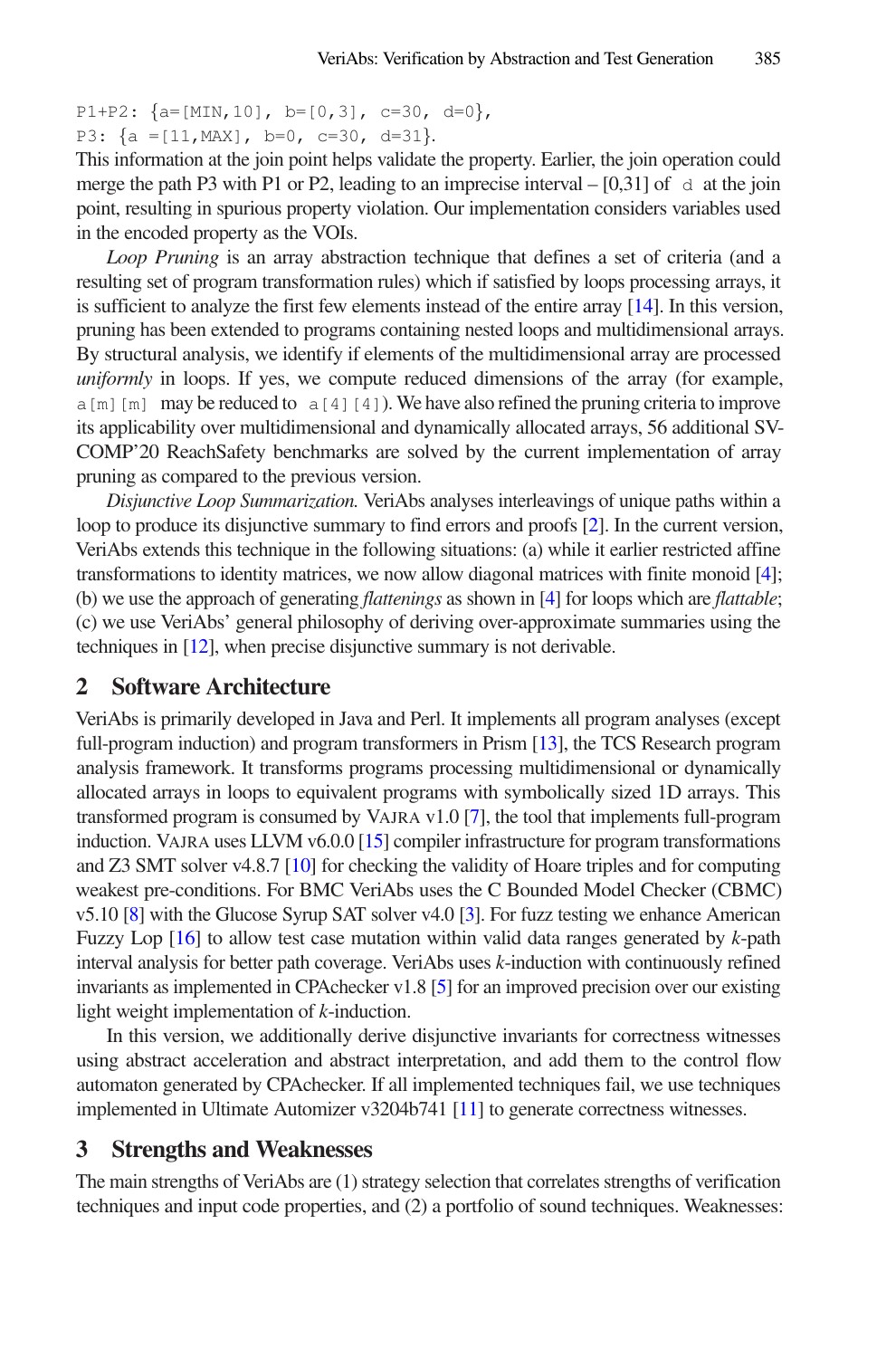(1) long strategies – the lengths of strategies executed by VeriAbs in the worst case can be ten techniques, thus time consuming. Hence, smarter and shorter strategies are needed. (2) Nonlinear expressions in loops – loop abstractions in VeriAbs assign non-deterministic values to variables modified in such expressions. (3) Multidimensional arrays in loops manipulating noncontiguous locations – these are limitations of loop shrinking and pruning. These weaknesses are not limitations of the state-of-the-art, and appropriate techniques if integrated into VeriAbs can be easily invoked by the strategy selector to enable verification of such programs.

## 4 Tool Setup and Configuration

The VeriAbs SV-COMP 2020 executable is available for download at [https://gitlab.com/](https://gitlab.com/sosy-lab/sv-comp/archives-2019/tree/master/2020/veriabs.zip) [sosy-lab/sv-comp/archives-2019/tree/master/2020/veriabs.zip](https://gitlab.com/sosy-lab/sv-comp/archives-2019/tree/master/2020/veriabs.zip). To install the tool, download the archive, extract its contents, and then follow the installation instructions in  $VeriAbs/IN-$ STALL.txt. To execute VeriAbs, the user needs to specify the property file of the respective verification category using the  $-\text{property-file}$  option and the  $-64$  option for programs with a 64 bit architecture. The witness is generated in the current working directory as witness.graphml. A sample command is as follows:

VeriAbs/scripts/veriabs <-64> --property-file ALL.prp example.c

VeriAbs participated in the ReachSafety and the SoftwareSystems-ReachSafety categories of SV-COMP 2020. The BenchExec wrapper script for the tool is veriabs.py and the benchmark description file is veriabs.xml.

### 5 Software Project and Contributors

VeriAbs is maintained by some members of the Foundations of Computing group at TCS Research [\[1\]](#page-3-9). They can be contacted at [veriabs.tool@tcs.com.](mailto:veriabs.tool@tcs.com) We are thankful to the developers of American Fuzzy Lop, CBMC, CPAchecker, Glucose Syrup, LLVM, UAutomizer and Z3 for allowing us to use the tools within VeriAbs.

### References

- <span id="page-3-9"></span>1. TCS Research. <http://www.tcs.com/research/Pages/default.aspx>
- <span id="page-3-0"></span>2. Afzal, M., Asia, A., Chauhan, A., Chimdyalwar, B., Darke, P., Datar, A., Kumar, S., Venkatesh, R.: VeriAbs: Verification by Abstraction and Test Generation. In: ASE. pp. 1138–1141 (2019)
- <span id="page-3-7"></span>3. Audemard, G., Simon, L.: On the glucose sat solver. IJAIT 27(01) (2018)
- <span id="page-3-4"></span>4. Bardin, A., Finkel, A., Leroux, J., Schnoebelen, P.: Flat acceleration in symbolic model checking. In: ATVA. pp. 474–488 (2005)
- <span id="page-3-8"></span>5. Beyer, D., Dangl, M., Wendler, P.: Boosting k-induction with continuously-refined invariants. In: CAV. pp. 622–640 (2015)
- <span id="page-3-3"></span>6. Chakraborty, S., Gupta, A., Unadkat, D.: Verifying array manipulating programs by tiling. In: SAS. pp. 428–449 (2017)
- <span id="page-3-2"></span>7. Chakraborty, S., Gupta, A., Unadkat, D.: Verifying array manipulating programs with full-program induction. In: TACAS (2020)
- <span id="page-3-6"></span>8. Clarke, E., Kroening, D., Lerda, F.: A Tool for Checking ANSI-C Programs. In: TACAS (2004)
- <span id="page-3-1"></span>9. Darke, P., Prabhu, S., Chimdyalwar, B., Chauhan, A., Kumar, S., Basakchowdhury, A., Venkatesh, R., Datar, A., Medicherla, R.K.: VeriAbs: Verification by Abstraction and Test Generation - (Competition Contribution). In: TACAS. pp. 457–462 (2018)
- <span id="page-3-5"></span>10. De Moura, L., Bjørner, N.: Z3: An efficient smt solver. In: TACAS. pp. 337–340 (2008)